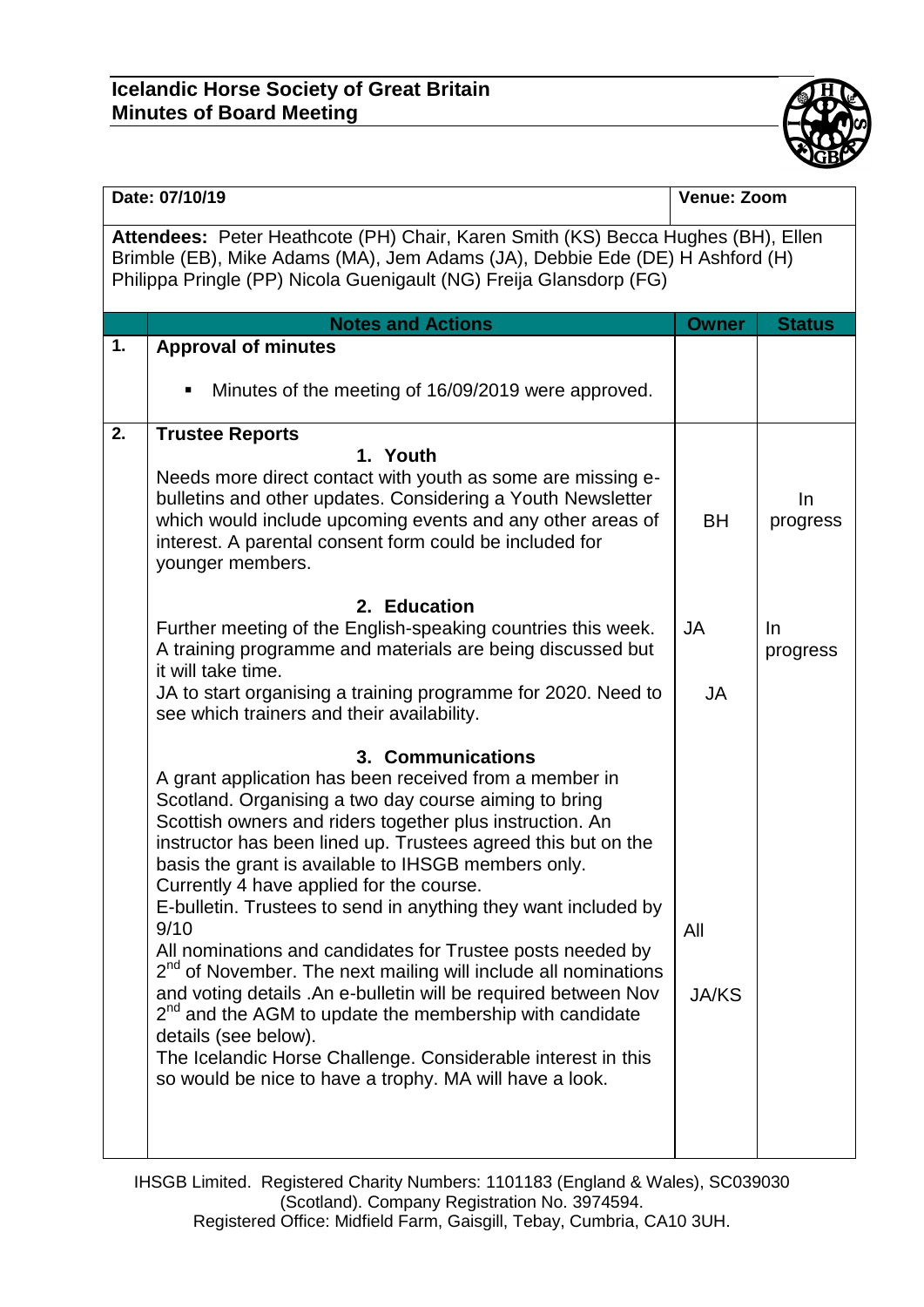## **Icelandic Horse Society of Great Britain Minutes of Board Meeting**



| 4. Sport<br>Dates have now been advertised for the Winter tolt series at<br>Connegar. On web-site and Facebook. If possible will try to<br>incorporate a training day on the Saturday.<br>The Sports Group are looking at various options for the<br>summer show 2020.<br>Sports Group are also reviewing the selection process for<br>Team GB based on feedback and 'lessons learned' from<br>2019.                                                                                                                                                                                                                                                                                                                                                                                                             | МA        | In<br>progress    |
|------------------------------------------------------------------------------------------------------------------------------------------------------------------------------------------------------------------------------------------------------------------------------------------------------------------------------------------------------------------------------------------------------------------------------------------------------------------------------------------------------------------------------------------------------------------------------------------------------------------------------------------------------------------------------------------------------------------------------------------------------------------------------------------------------------------|-----------|-------------------|
| 5. Studbook                                                                                                                                                                                                                                                                                                                                                                                                                                                                                                                                                                                                                                                                                                                                                                                                      |           |                   |
| World Fengur subscriber agreement. Has now become<br>available to IHSGB. Studbook team believe it needs to be<br>updated and are writing to make this suggestion.<br>Passport prices have been increased again to circa 66 euros.<br>Prices may need to be increased in this country. This needs<br>agreement at the AGM.<br>Team very busy currently with foal registrations, imports etc.                                                                                                                                                                                                                                                                                                                                                                                                                      | FG        |                   |
| 6. Breeding<br>A meeting later this week to make arrangements for the event<br>next year. FEIF application deadline of November 1 <sup>st</sup> for FIZO<br>assessments. The launch of the young horse 'tests' may be at<br>the AGM                                                                                                                                                                                                                                                                                                                                                                                                                                                                                                                                                                              | <b>EB</b> | $\ln$<br>progress |
| 7. Leisure/web-site<br>No major updates. Work continues on the web-site. NG will<br>be helping with the production od Sleipnir with CH.<br>Distance trophy has been received back. The trophy is only<br>open to members.                                                                                                                                                                                                                                                                                                                                                                                                                                                                                                                                                                                        | <b>NG</b> |                   |
| 8. Membership<br>2 emails have been received about why membership has not<br>been renewed. General discussion about retaining/increasing<br>membership and whether new membership/renewing<br>membership/renewing lapsed membership works fairly for all.<br>The agreement made at the last meeting to stop member<br>benefits after October 31 <sup>st</sup> if no renewal will be implemented.<br>All Trustees agreed that the Society's articles did not conflict<br>with the cut-off date (ref Article 9.3 where 'sums owed to the<br>Society' did not refer to unpaid membership subscribers but<br>to bad debts.<br>Discussion also around whether the closed Facebook group<br>is beneficial. There are currently people on it who are not<br>members . It was agreed to change the current secret status |           |                   |

IHSGB Limited. Registered Charity Numbers: 1101183 (England & Wales), SC039030 (Scotland). Company Registration No. 3974594. Registered Office: Midfield Farm, Gaisgill, Tebay, Cumbria, CA10 3UH.